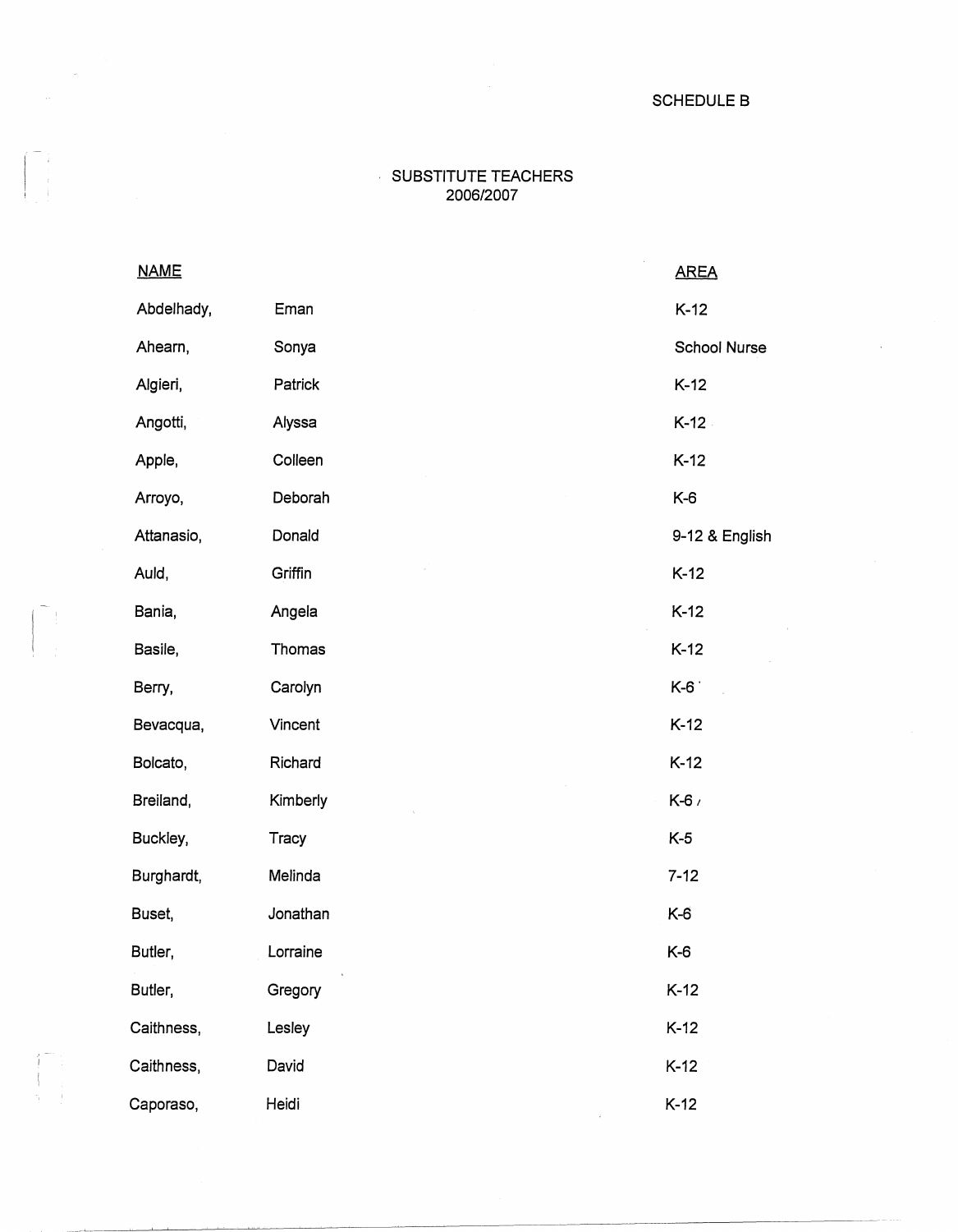| Caprio,     | Carly       | $K-6$                  |
|-------------|-------------|------------------------|
| Carbone,    | Michele     | $K-12$                 |
| Card,       | Aurilla     | $K-12$                 |
| Carter,     | Carter      | $K-12$                 |
| Chatterjee, | Sanghamitra | $K-3$                  |
| Chesney,    | Danielle    | $K-12$                 |
| Cioffi,     | Joseph      | $9-12$                 |
| Clarke,     | Thomas      | $K-12$                 |
| Cole,       | Michael     | $K-12$                 |
| Complitano, | Jodi        | $K-8$                  |
| Comune,     | Frank       | $K-8$                  |
| Contella,   | Filomena    | <b>School Nurse</b>    |
| Coppola,    | Michael     | $K-12$                 |
| Corsi,      | Tina        | $\mathcal{I}$<br>K-12! |
| Cortese,    | Jelsia      | K-6 & Library          |
| Cymerman,   | Grace       | $P-3$                  |
| Darwish,    | Laila       | $K-12$                 |
| DeBello,    | Louis       | $K-12$ .               |
| DeGiacomo,  | Joseph      | $K-12$                 |
| DiMaggio,   | Angela      | 7-12 & Soc.Stud./Eng.  |
| Dudley,     | John        | $K-12$                 |
| Dwyer III,  | Joseph      | $7 - 12$               |
| Engel,      | Jamie       | $K-12$                 |
| Falduti,    | John        | $K-12$                 |
| Farrand,    | Edward      | $1 - 6$                |
| Ferraioli,  | Jennifer    | K-6 & Sp.Ed.           |
| Fochesato,  | Frank       | K-12 & Spec.Ed.        |
| Frannicola, | Robert      | $K-12$                 |

 $\frac{1}{2}$ 

 $\frac{1}{2} \frac{1}{2} \frac{1}{2} \frac{1}{2} \frac{1}{2} \frac{1}{2} \frac{1}{2} \frac{1}{2} \frac{1}{2} \frac{1}{2} \frac{1}{2} \frac{1}{2} \frac{1}{2} \frac{1}{2} \frac{1}{2} \frac{1}{2} \frac{1}{2} \frac{1}{2} \frac{1}{2} \frac{1}{2} \frac{1}{2} \frac{1}{2} \frac{1}{2} \frac{1}{2} \frac{1}{2} \frac{1}{2} \frac{1}{2} \frac{1}{2} \frac{1}{2} \frac{1}{2} \frac{1}{2} \frac{$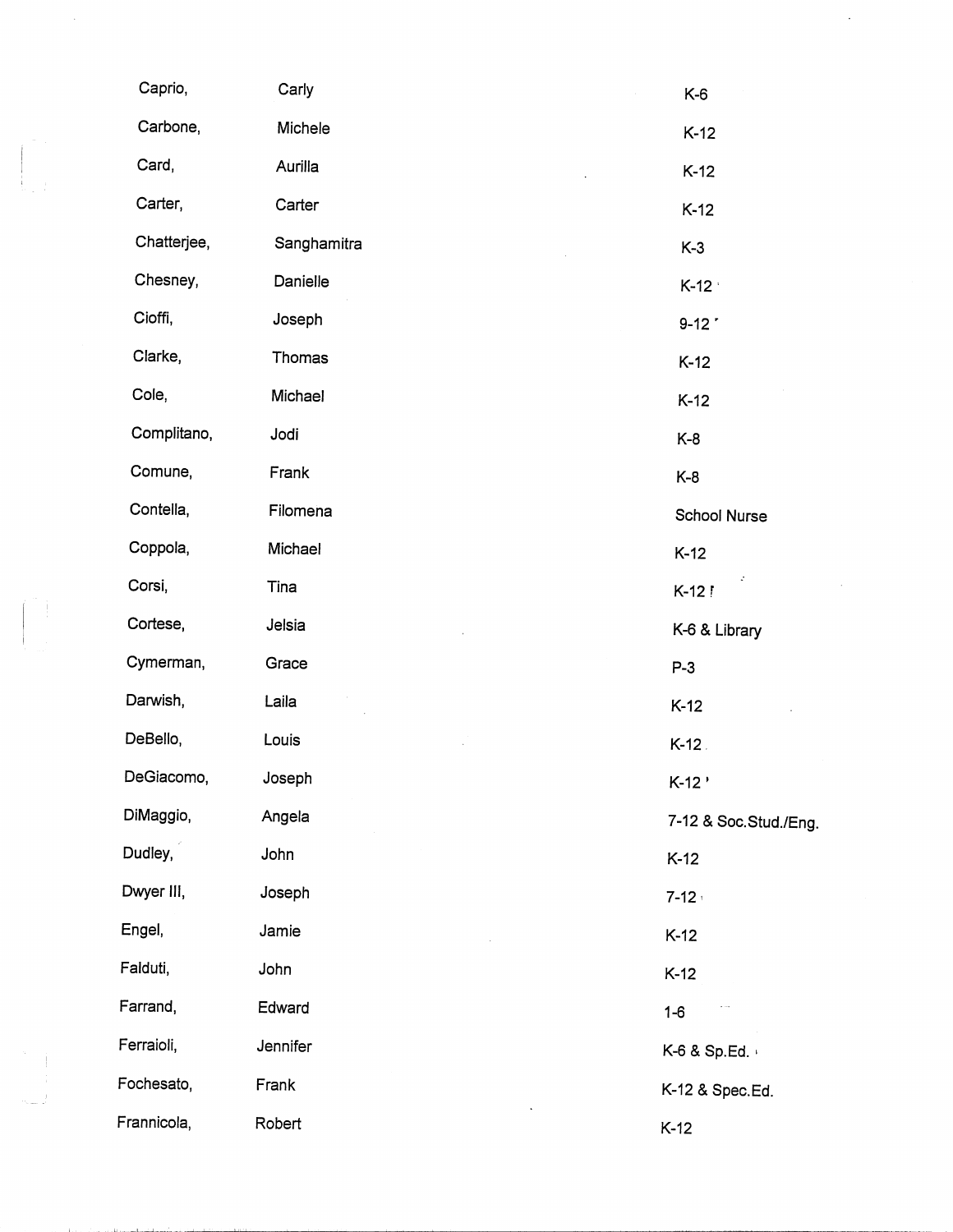|        | Gajda-Perdon, | Jo-Ann         | $K-12$                   |
|--------|---------------|----------------|--------------------------|
|        | Gallof,       | Pamela         | K-12/Homebound           |
|        | Garofalo,     | Jaime          | $K-12$                   |
|        | Gencarelli,   | Rosalina       | $K-12$                   |
|        | Generelli,    | Marianne       | $K-12$                   |
|        | Gilroy,       | Linda          | $2 - 6$                  |
|        | Gladney,      | Ibrahlym       | K-12 & PE/Hith.          |
|        | Greco,        | Paula          | $K-12$                   |
|        | Griesbach,    | Emily          | $K-12$                   |
|        | Guglielimi,   | Susan          | School Nurse             |
|        | Gumeny,       | Kristen        | $K-12$                   |
|        | Hardin,       | Judith         | 7-8 & English            |
|        | Helm,         | Christian      | $7 - 12$                 |
|        | Hirsch,       | <b>Barbara</b> | <b>Special Education</b> |
|        | Hummel,       | John           | $3-6$                    |
|        | Hunton,       | Melissa Ann    | $K-6$                    |
|        | Irene,        | Angela         | K-6                      |
|        | James,        | Nolan          | $K-12$                   |
|        | Jani,         | Nalini         | $K-12$                   |
|        | Johnson,      | Lynn           | $K-6$                    |
|        | Karsnak,      | Elaine         | $K-6$                    |
|        | Keseling RN,  | Sharon         | School Nurse             |
|        | Kline,        | Gail           | $9 - 12$                 |
|        | LaConte,      | Daria          | $K-12$                   |
|        | Lehansky,     | Leah           | $K-12$                   |
|        | Liu,          | Joseph         | K-12 Math/Sci.           |
| e la P | Lizak,        | Tracy L.       | $K-8$                    |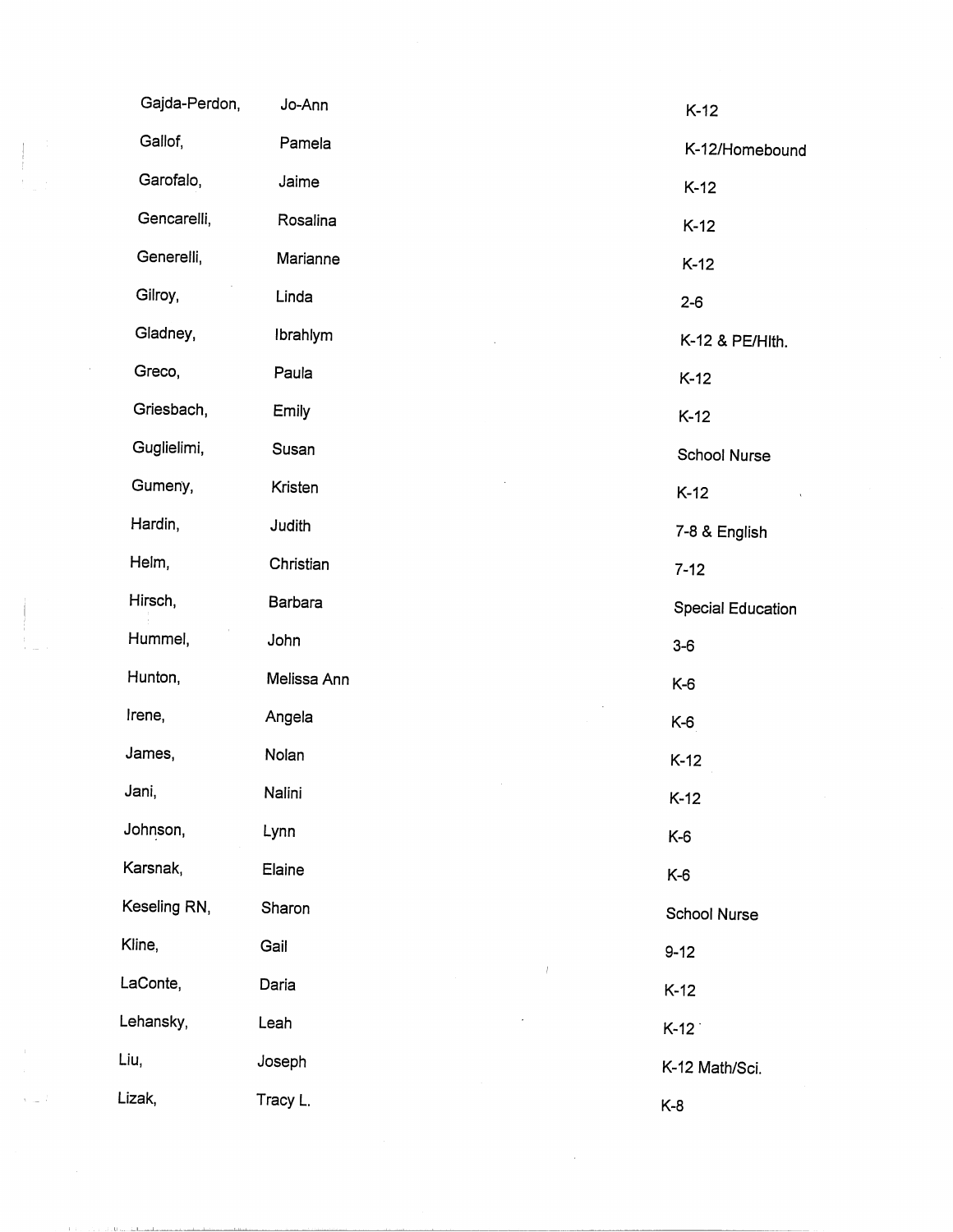|                | Locascio,   | Amelia       | $K-6$               |
|----------------|-------------|--------------|---------------------|
|                | Lubertazzi, | Leanne       | $K-12$              |
|                | Magrini,    | Paul         | $K-12$              |
| $\mathfrak{g}$ | Mainiero,   | Louis        | $7 - 8$             |
|                | Mayer,      | Richard      | $9 - 12$            |
|                | McFarland,  | Michael      | $3-6$               |
|                | McIntyre,   | Judith       | $K-12$              |
|                | Michels,    | Deborah      | $K-12$              |
|                | Miller,     | Carol        | K-12 & Math.        |
|                | Miskovich,  | Michele      | 7-12 & English      |
|                | Moran,      | Ann          | 6-12 Eng./Fr./Span. |
|                | Mozeika,    | Stephanie    | $K-8$               |
|                | Napolitano, | Tracy        | $K-12$              |
|                | Nat,        | Amanda       | $K-12$              |
|                | Nicholas,   | Laola        | 7-8 Eng./Hist.      |
|                | Nolan,      | Colleen      | $K-8$               |
|                | O'Grady,    | Meagan       | $K-12$              |
|                | Ortiz,      | Stefanie     | $K-8$               |
|                | Ott,        | Aaron        | K-12 & Soc. Stud.   |
|                | Pannullo,   | Maria        | $K-12$              |
|                | Patel,      | Ashwin       | $9 - 12$            |
|                | Peluso,     | Mario        | $K-12$              |
|                | Pettersson, | Kristin      | $K-6$               |
|                | Phillips,   | <b>Bruce</b> | Music               |
|                | Pontoriero, | Pasquale     | $K-12$              |
|                | Purificato, | Salvatore    | K-12 & Homebound    |
|                | Radyuk,     | Tamara       | $K-6$               |
|                | Ragosta,    | Salvatore    | $K-12$              |

 $\label{eq:2.1} \mathcal{L}(\mathcal{L}^{\text{max}}_{\mathcal{L}}(\mathcal{L}^{\text{max}}_{\mathcal{L}}))\leq \mathcal{L}(\mathcal{L}^{\text{max}}_{\mathcal{L}}(\mathcal{L}^{\text{max}}_{\mathcal{L}}))$ 

**Contractor** 

THE STORE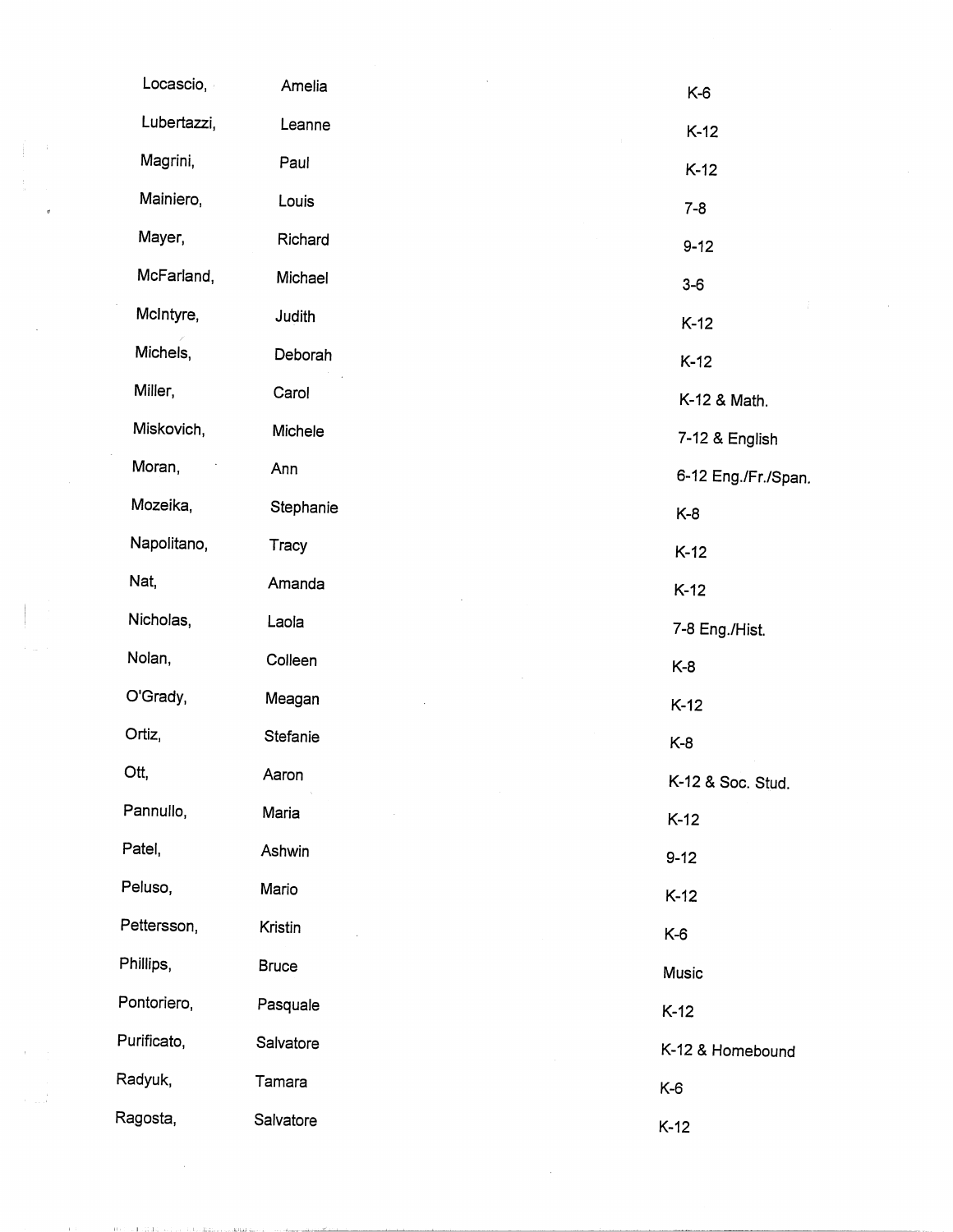| Rasczyk,        | Amanda    | Special Ed.   |
|-----------------|-----------|---------------|
| Reidy,          | Julie Ann | $K-6$         |
| Rossi,          | Nicole    | K-12 & PE     |
| Rovell,         | Frank     | $K-12$        |
| Russomanno,     | Michael   | $7 - 12$      |
| Sains,          | Camille   | K-8 & Library |
| Salzarulo,      | JoAnn     | $K-12$        |
| Sant'Ambrogio,  | Linda     | $K-6$         |
| Saporito,       | Michael   | $7 - 12$      |
| Scarpelli,      | Anthony   | $K-12$        |
| Schmidig,       | Ernie     | $K-12$        |
| Silapaswang,    | Eckersid  | $K-12$        |
| Simone,         | Nicole    | $1 - 8$       |
| Stefanelli,     | Michael   | $K-12$        |
| Straface,       | Domenick  | $K-12$        |
| Tacchi,         | Laura     | $K-12$        |
| Tahoun,         | Ibtisam   | $K-5$         |
| Tandon,         | Subhash   | $K-12$        |
| Tarczynski,     | Patricia  | School Nurse  |
| Tsairis,        | Roxanne   | $K-6$         |
| Tuozzolo,       | Gerard    | K-6           |
| Vitillo,        | Rebecca   | $K-12$        |
| Vocaturo,       | Jessica   | $K-12$        |
| Washco-Dingman, | Daria     | $K-12$        |
| Whelan-Zorse,   | Heidi     | $1 - 8$       |
| Wickenheisser,  | Alyson    | $K-12$        |
| Witel,          | Natalie   | $K-12$        |

 $\sim 20$ 

 $\sim$ 

 $\label{eq:2.1} \frac{1}{\sqrt{2}}\int_{\mathbb{R}^3}\frac{1}{\sqrt{2}}\left(\frac{1}{\sqrt{2}}\right)^2\frac{1}{\sqrt{2}}\left(\frac{1}{\sqrt{2}}\right)^2\frac{1}{\sqrt{2}}\left(\frac{1}{\sqrt{2}}\right)^2.$